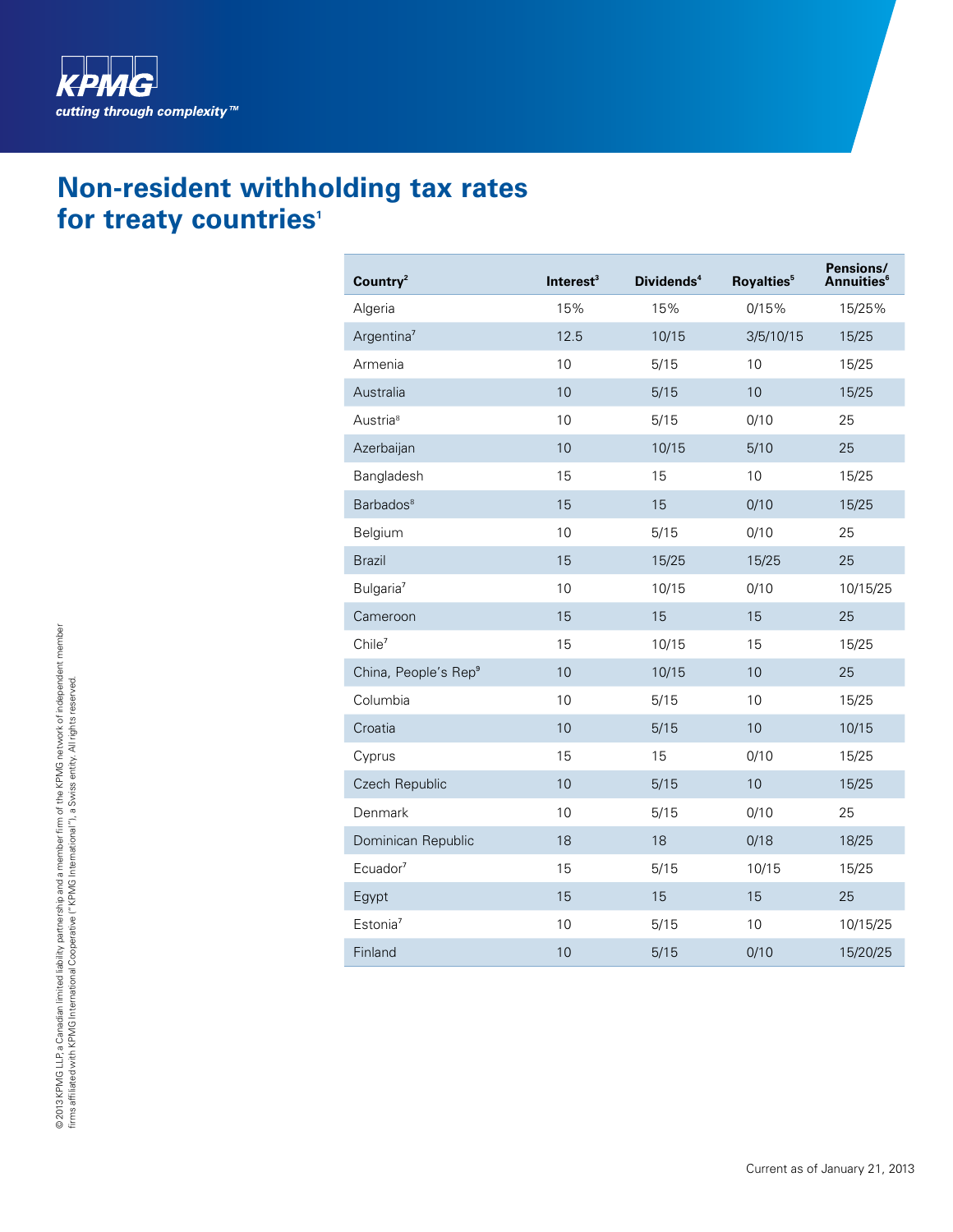| Country <sup>2</sup>    | Interest <sup>3</sup> | Dividends <sup>4</sup> | Royalties <sup>5</sup> | <b>Pensions/</b><br>Annuities <sup>6</sup> |
|-------------------------|-----------------------|------------------------|------------------------|--------------------------------------------|
| France <sup>8</sup>     | 10%                   | 5/15%                  | 0/10%                  | 25%                                        |
| Gabon                   | 10                    | 15                     | 10                     | 25                                         |
| Germany                 | 10                    | 5/15                   | 0/10                   | 15/25                                      |
| Greece                  | 10                    | 5/15                   | 0/10                   | 15/25                                      |
| Guyana                  | 15                    | 15                     | 10                     | 25                                         |
| Hong Kong <sup>10</sup> | (10)                  | (5/15)                 | (10)                   | (25)                                       |
| Hungary                 | 10                    | 5/15                   | 0/10                   | 10/15/25                                   |
| Iceland                 | 10                    | 5/15                   | 0/10                   | 15/25                                      |
| India                   | 15                    | 15/25                  | 10/15/20               | 25                                         |
| Indonesia               | 10                    | 10/15                  | 10                     | 15/25                                      |
| Ireland                 | 10                    | 5/15                   | 0/10                   | 0/15/25                                    |
| Israel                  | 15                    | 15                     | 0/15                   | 15/25                                      |
| Italy                   | 10                    | 5/15                   | 0/5/10                 | 15/25                                      |
| Ivory Coast             | 15                    | 15                     | 10                     | 15/25                                      |
| Jamaica                 | 15                    | 15                     | 10                     | 15/25                                      |
| Japan                   | 10                    | 5/15                   | 10                     | 25                                         |
| Jordan                  | 10                    | 10/15                  | 10                     | 25                                         |
| Kazakhstan <sup>7</sup> | 10                    | 5/15                   | 10                     | 15/25                                      |
| Kenya                   | 15                    | 15/25                  | 15                     | 15/25                                      |
| Korea, Rep. of          | 10                    | 5/15                   | $10$                   | 10/15/25                                   |
| Kuwait                  | 10                    | 5/15                   | 10                     | 15/25                                      |
| Kyrgyzstan              | 15                    | 15                     | 0/10                   | 15/25                                      |
| Latvia <sup>7</sup>     | $10\,$                | 5/15                   | $10$                   | 10/15/25                                   |
| Lebanon <sup>10</sup>   | (10)                  | (5/15)                 | (5/10)                 | (15/25)                                    |
| Lithuania <sup>7</sup>  | 10                    | 5/15                   | 10                     | 10/15/25                                   |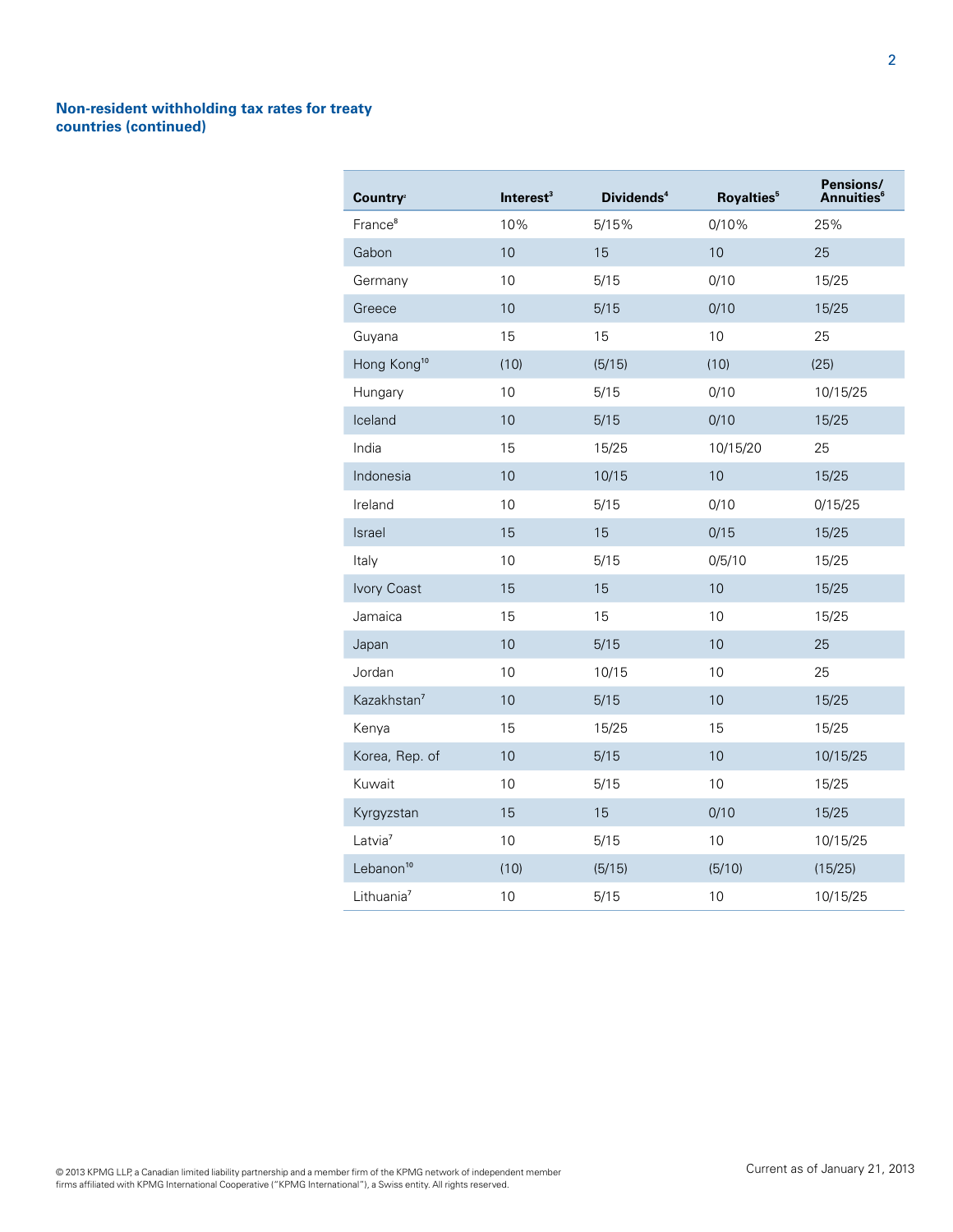| Country <sup>2</sup>     | <b>Interest</b> | <b>Dividends</b> <sup>4</sup> | <b>Royalties</b> <sup>5</sup> | Pensions/<br><b>Annuities</b> <sup>®</sup> |
|--------------------------|-----------------|-------------------------------|-------------------------------|--------------------------------------------|
| Luxembourg <sup>8</sup>  | 10%             | 5/15%                         | 0/10%                         | 25%                                        |
| Malaysia                 | 15              | 15                            | 15                            | 15/25                                      |
| Malta                    | 15              | 15                            | 0/10                          | 15/25                                      |
| Mexico                   | 10              | 5/15                          | 0/10                          | 15/25                                      |
| Moldova                  | 10              | 5/15                          | 10                            | 15/25                                      |
| Mongolia                 | 10              | 5/15                          | 5/10                          | 15/25                                      |
| Morocco                  | 15              | 15                            | 5/10                          | 25                                         |
| Namibia <sup>10</sup>    | (10)            | (5/15)                        | (0/10)                        | (0/25)                                     |
| Netherlands              | 10              | 5/15                          | 0/10                          | 15/25                                      |
| New Zealand <sup>8</sup> | 15(10)          | 15(5/15)                      | 15(5/10)                      | 15/25(15/25)                               |
| Nigeria                  | 12.5            | 12.5/15                       | 12.5                          | 25                                         |
| Norway                   | 10              | 5/15                          | 0/10                          | 15/25                                      |
| Oman                     | 10              | 5/15                          | 0/10                          | 15/25                                      |
| Pakistan                 | 15              | 15                            | 0/15                          | 25                                         |
| Papua New Guinea         | 10              | 15                            | 10                            | 15/25                                      |
| Peru <sup>7</sup>        | 15              | 10/15                         | 15                            | 15/25                                      |
| Philippines              | 15              | 15                            | 10                            | 25                                         |
| Poland <sup>8</sup>      | 15(10)          | 15(5/15)                      | 0/10(5/10)                    | 15/25(15/25)                               |
| Portugal                 | 10              | 10/15                         | 10                            | 15/25                                      |
| Romania                  | 10              | 5/15                          | 5/10                          | 15/25                                      |
| Russian Federation       | 10              | 10/15                         | 0/10                          | 25                                         |
| Senegal                  | 15              | 15                            | 15                            | 15/25                                      |
| Serbia <sup>10</sup>     | (10)            | (5/15)                        | (10)                          | (15/25)                                    |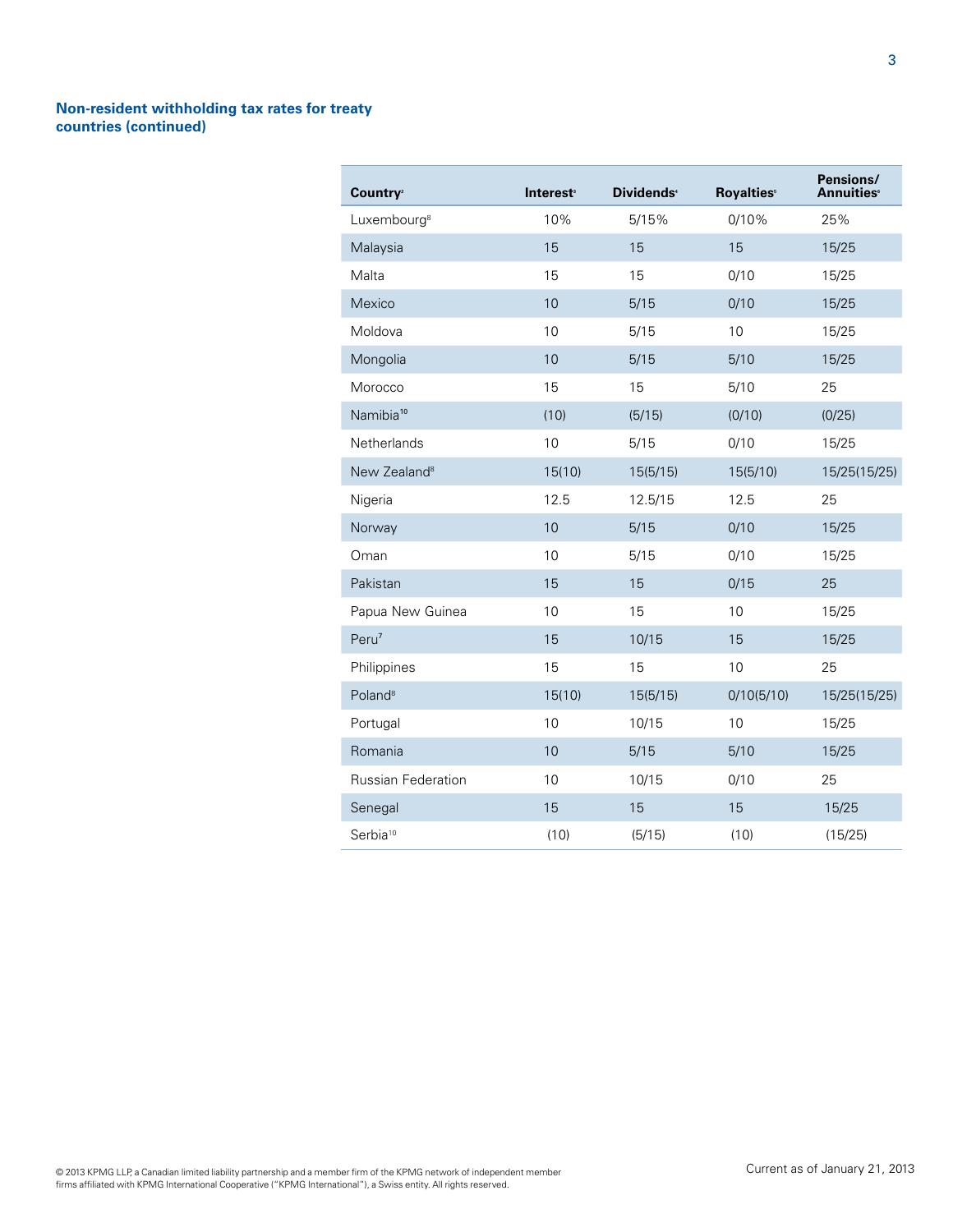| Country <sup>2</sup>         | Interest <sup>3</sup> | Dividends <sup>4</sup> | Royalties <sup>5</sup> | Pensions/<br>Annuities <sup>6</sup> |
|------------------------------|-----------------------|------------------------|------------------------|-------------------------------------|
| Singapore                    | 15%                   | 15%                    | 15%                    | 25%                                 |
| Slovak Republic              | 10                    | 5/15                   | 0/10                   | 15/25                               |
| Slovenia                     | 10                    | 5/15                   | 10                     | 15/25                               |
| South Africa <sup>7</sup>    | 10                    | 5/15                   | 6/10                   | 25                                  |
| Spain                        | 15                    | 15                     | 0/10                   | 15/25                               |
| Sri Lanka                    | 15                    | 15                     | 0/10                   | 15/25                               |
| Sweden                       | 10                    | 5/15                   | 0/10                   | 25                                  |
| Switzerland                  | 10                    | 5/15                   | 0/10                   | 15/25                               |
| Tanzania                     | 15                    | 20/25                  | 20                     | 15/25                               |
| Thailand                     | 15                    | 15                     | 5/15                   | 25                                  |
| Trinidad & Tobago            | 10                    | 5/15                   | 0/10                   | 15/25                               |
| Tunisia                      | 15                    | 15                     | 0/15/20                | 25                                  |
| Turkey                       | 15                    | 15/20                  | 10                     | 15/25                               |
| Ukraine                      | 10                    | 5/15                   | 0/10                   | 25                                  |
| United Arab Em.              | 10                    | 5/15                   | 0/10                   | 25                                  |
| United Kingdom <sup>11</sup> | 10                    | 5/15                   | 0/10                   | 0/10/25                             |
| United States <sup>12</sup>  | $\mathbf 0$           | 5/15                   | 0/10                   | 15/25                               |
| Uzbekistan                   | 10                    | 5/15                   | 5/10                   | 25                                  |
| Venezuela <sup>7</sup>       | 10                    | 10/15                  | 5/10                   | 25                                  |
| Vietnam <sup>7</sup>         | 10                    | 5/10/15                | 7.5/10                 | 15/25                               |
| Zambia                       | 15                    | 15                     | 15                     | 15/25                               |
| Zimbabwe                     | 15                    | 10/15                  | 10                     | 15/25                               |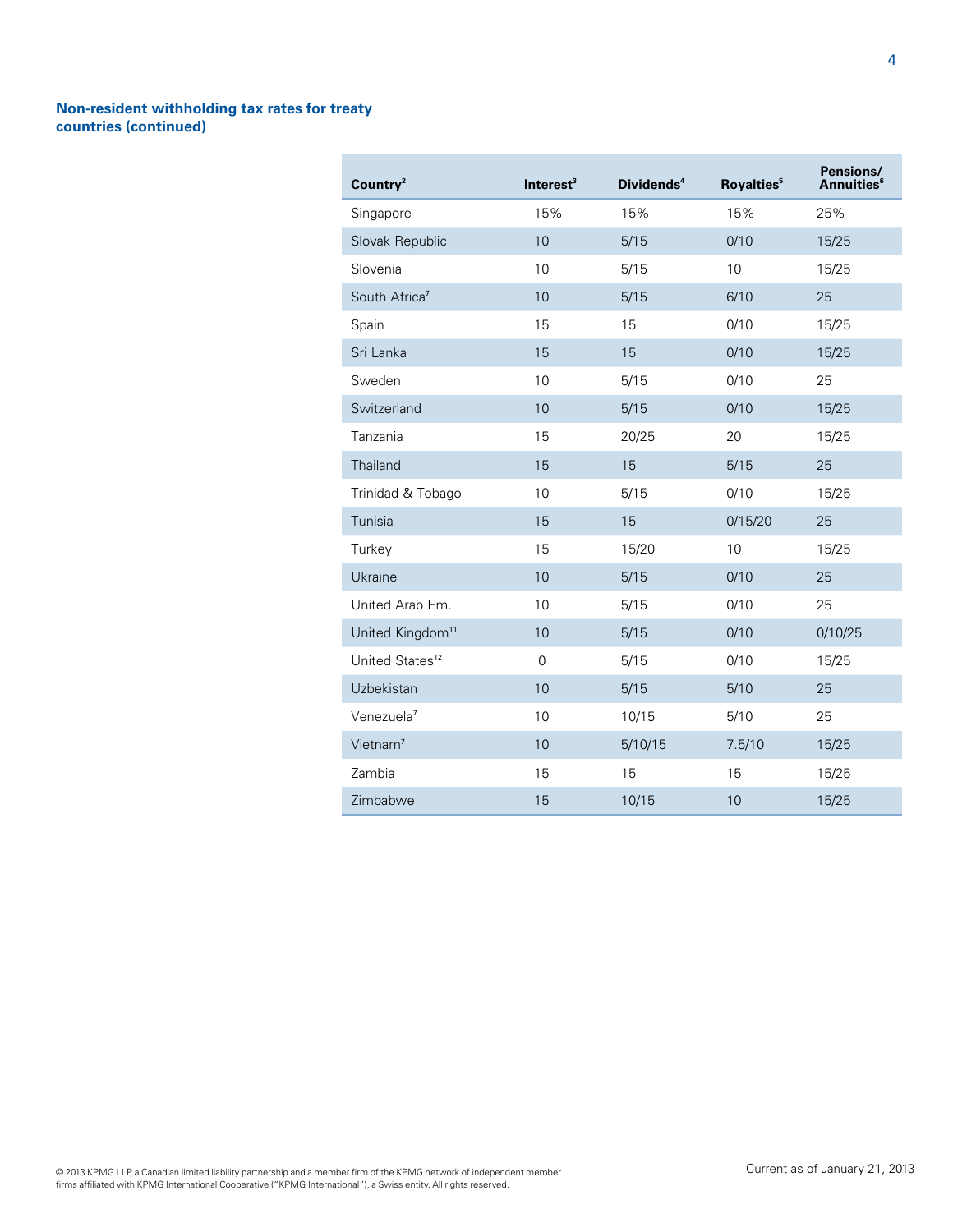#### **Notes**

- (1) The actual treaty should be consulted to determine if specific conditions, exemptions or tax-sparing provisions apply for each type of payment. The rates indicated in the table apply to payments from Canada to the treaty country; in some cases, a treaty may provide for a different rate of withholding tax on payments from the other country to Canada.
- (2) As of January 21, 2013, Canada is negotiating or renegotiating tax treaties or protocols with the following countries:

| Australia   | Madagascar (new)   | <b>Spain</b>   |
|-------------|--------------------|----------------|
| China (PRC) | Malavsia           | United Kingdom |
| Israel      | <b>Netherlands</b> |                |

- (3) Canada eliminated its domestic withholding tax on certain arm's-length interest payments, however non-arm's length payments continue to be subject to a 25% withholding tax.
- (4) Dividends subject to Canadian withholding tax include taxable dividends (other than capital gains dividends paid by certain entities) and capital dividends.

 The withholding tax rate on dividends under the terms of Canada's tax treaties generally varies depending on the percentage ownership of the total issued capital or percentage ownership of the voting rights owned by the recipient.

- (5) Royalties generally are defined to include:
	- Payments received as consideration for the use of or the right to use any copyright, patent, trademark, design or model, plan, secret formula or process.
	- Payments received as consideration for the use of or the right to use industrial, commercial or scientific equipment or for information concerning industrial, commercial or scientific experience.
	- Payments in respect of motion picture films, works on film or videotape for use in connection with television.
	- In some cases, technical assistance in respect of these items is also included.

Paragraph 212(1)(d) generally exempts from withholding tax cultural royalties or similar payments for copyrights in respect of the production or reproduction of any literary, dramatic, musical or artistic work, other than a motion-picture film or a videotape or other means for use in connection with television. However, several treaties exempt all cultural royalties from tax.

Canada has announced in its treaty negotiations that it is prepared to eliminate the withholding tax on arm's-length payments in respect of rights to use patented information or information concerning scientific experience. It also stated that it is prepared to negotiate, on a bilateral basis, exemptions from withholding taxes for payments for the use of computer software. As such, some recent treaties generally contain an exemption for such payments.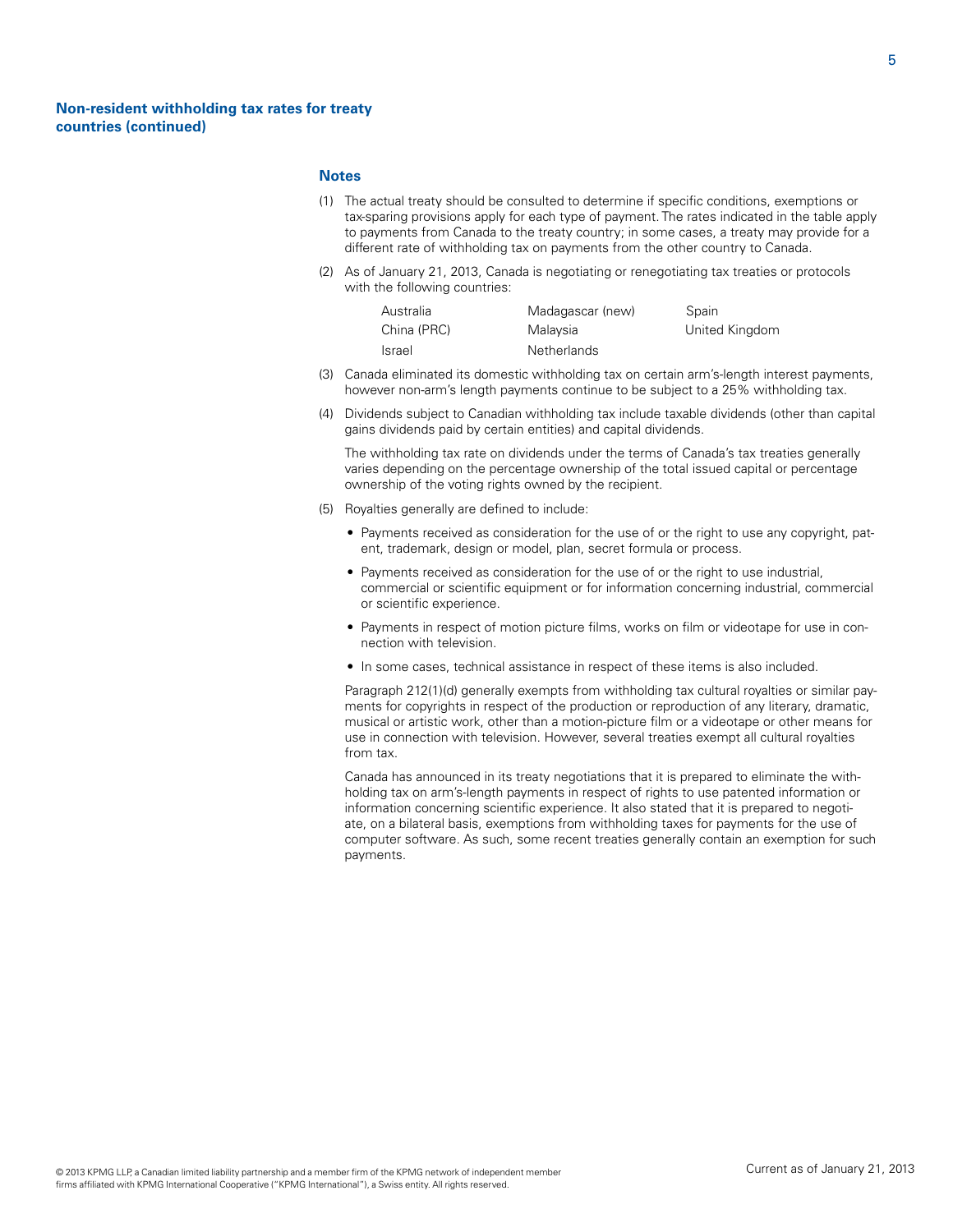(6) In general, the terms "pension," "periodic pension payment" and "annuity" are defined in the applicable treaty. However, if they are defined in the treaty by reference to the laws of Canada, or are not specifically defined therein, the definition in the *Income Tax Conventions Interpretation Act* must be used.

 Section 217 allows non-residents who earn certain types of pension and other retirement benefits to elect to file a Canadian tax return and pay Part I tax thereon, rather than being subject to Canada's 25% withholding tax on the income.

 The withholding tax rate varies depending on, among other attributes, whether the payment is a lump-sum or periodic payment, or if the payment is a pension or annuity.

 Some treaties provide for an exemption for certain types of pensions or for an exemption up to a threshold amount. Some pensions are taxable only in the source country.

- (7) The treaty currently in effect with these countries includes a Most Favoured Nation clause, which provides for reduced withholding rates if the other country signs a treaty with another OECD member country and that treaty includes a lower withholding rate. This clause allows the lower rate to apply to the Canadian treaty. The items of income to which the clause applies vary by treaty. The lower withholding rate in the other country's treaty will apply to Canada if that treaty is signed after the date that Canada's treaty with the particular country is signed.
- (8) A protocol or replacement treaty is signed but not yet ratified. If there are changes to withholding tax rates in the protocol or replacement treaty, the new rates are indicated in parentheses. Otherwise, the rates in the table continue to apply.
- (9) The treaty does not apply to Hong Kong.
- (10) A new treaty is signed but not yet in effect. The rates in the new treaty are indicated in parentheses. Until ratification, the withholding tax rate is generally 25%.
- (11) The following terms apply under the provisions of the Canada-U.K. treaty:

Interest—Interest is defined as income from debt claims of every kind, whether or not secured by mortgage, and whether or not carrying a right to participate in the debtor's profits, including premiums and prizes attaching to bonds and debentures, as well as income assimilated to income from money lent by the tax law of Canada or the U.K. as the case may be. There are certain exemptions under the treaty. See also note (3).

Dividends—The 5% withholding tax rate applies if the recipient of the dividend is a company that controls, directly or indirectly, at least 10% of the voting power of the payer. See also note (4).

Royalties—Cultural royalties, excluding royalties in respect of films or motion pictures, and videotapes or other media for use in television broadcasting, are taxable only in the resident country. The protocol extends this treatment to payments for the use of any patent or for information concerning industrial, commercial or scientific experience, as well as payments for the use of computer software. See also note (5).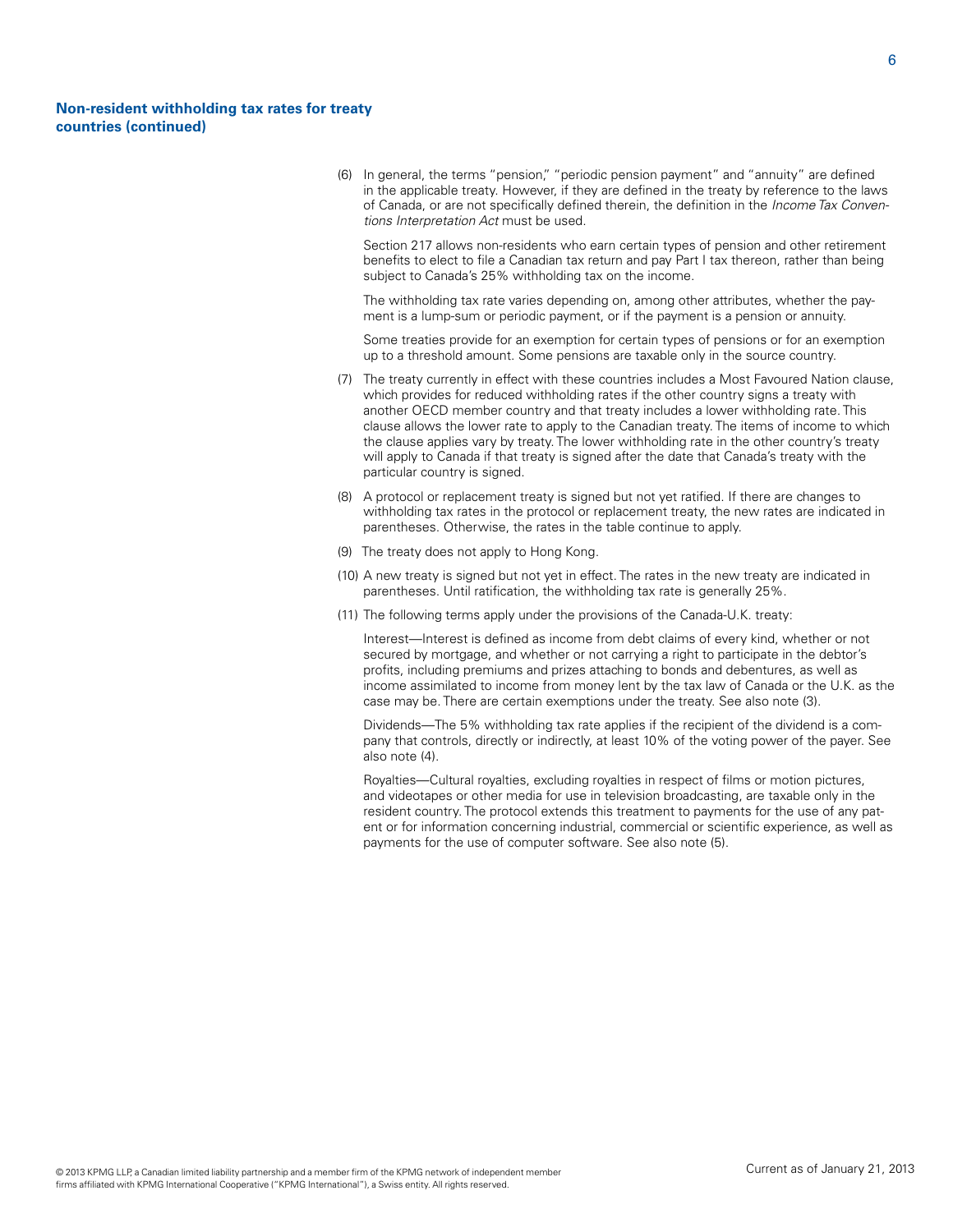#### **Notes, continued**

Pensions/Annuities—Pensions are defined to include any payment under a superannuation, pension or retirement plan, and certain other amounts, but exclude any payments in settlement of all future entitlements or payments under an income-averaging annuity contract (IAAC). Pensions are taxable only in the resident country. Under the terms of the Protocol, pension payments must be periodic to qualify for the tax exemption.

Annuities are defined as periodic payments payable during a person's lifetime or for a specified period of time, under an obligation to make the payments in return for money or money's worth. The definition excludes pensions, any payments in settlement of all future entitlements and IAACs. Annuities are subject to tax in the payer country at a rate of 10%. See also note (6).

- (12) The protocol to the Canada-U.S. treaty entered into force on December 15, 2008. The most significant changes contained in the protocol are as follows:
	- • The withholding tax rate on interest paid to non-arm's length parties decreased to 7% on January 1, 2008, 4% on January 1, 2009 and 0% on January 1, 2010
	- Treaty benefits apply to certain "fiscally transparent entities" (FTEs) such as limited liability companies, where the owner is resident in one of the countries, the income of the FTE is subject to tax in the owners' hands and the FTE is not resident in the other country
	- Treaty benefits are denied to certain FTEs that are treated as flow-through entities under the laws of one of the countries, and as regular taxable entities under the laws of the other country
	- The permanent establishment provisions cover certain Canadian or U.S. service providers who are present in the other country for more than 183 days in any 12-month period
	- The 5% treaty withholding tax rate on dividends applies to corporate members of FTEs that hold at least 10% of the voting shares in the company paying the dividends
	- The treaty includes a limitation-on-benefits (LOB) clause that generally allows treaty benefits to be claimed only by certain "qualifying" persons, or entities carrying on connected active business activities in both countries.

The following items apply under the provisions of the Canada-U.S. treaty:

Interest—Interest is defined as income from debt claims of every kind, whether or not secured by mortgage, and whether or not carrying a right to participate in the debtor's profits, including premiums and prizes attaching to bonds and debentures, as well as income assimilated to income from money lent by the tax law of Canada or the U.S., as the case may be. Contingent interest arising in the U.S. that does not qualify as portfolio interest will be subject to a withholding rate of 15%. As well, interest arising in Canada that is determined by reference to receipts, sales, income, profits or other cash flow of the debtor will also be subject to a 15% withholding rate. See also note (3).

Dividends—The 5% withholding tax rate applies if the recipient of the dividends is a company that is the beneficial owner of at least 10% of the voting stock of the payer. The rate of Canadian branch tax is also limited to 5% on cumulative branch profits exceeding Cdn\$500,000. The first Cdn\$500,000 of cumulative branch profits are exempt from branch tax. See also note (4).